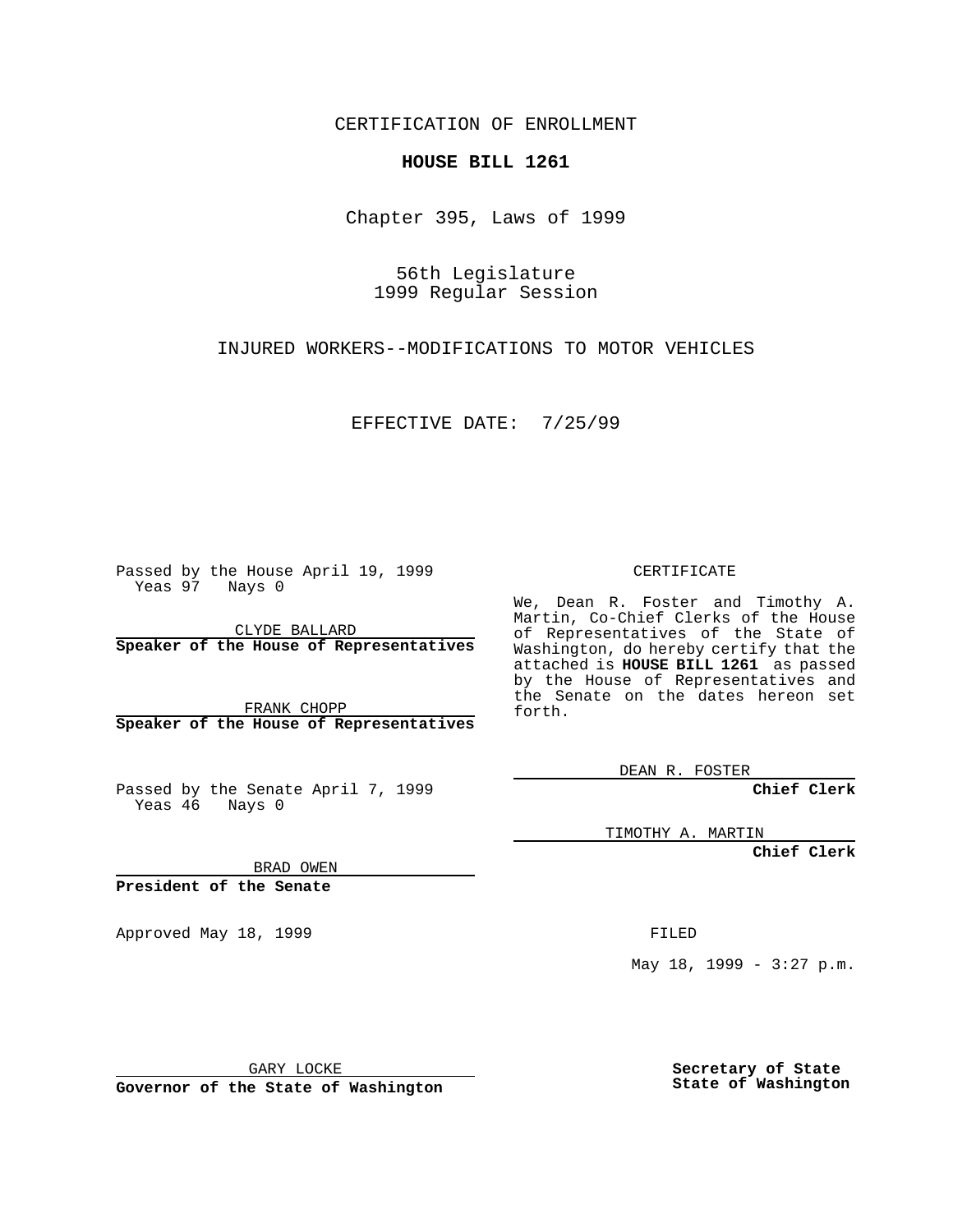## **HOUSE BILL 1261** \_\_\_\_\_\_\_\_\_\_\_\_\_\_\_\_\_\_\_\_\_\_\_\_\_\_\_\_\_\_\_\_\_\_\_\_\_\_\_\_\_\_\_\_\_\_\_

\_\_\_\_\_\_\_\_\_\_\_\_\_\_\_\_\_\_\_\_\_\_\_\_\_\_\_\_\_\_\_\_\_\_\_\_\_\_\_\_\_\_\_\_\_\_\_

## AS AMENDED BY THE SENATE

Passed Legislature - 1999 Regular Session

**State of Washington 56th Legislature 1999 Regular Session By** Representatives Romero, Conway, Veloria, Cooper, O'Brien and Kenney Read first time 01/20/1999. Referred to Committee on Commerce & Labor.

 AN ACT Relating to modifications of motor vehicles of injured workers; and amending RCW 51.36.020.

BE IT ENACTED BY THE LEGISLATURE OF THE STATE OF WASHINGTON:

 **Sec. 1.** RCW 51.36.020 and 1982 c 63 s 12 are each amended to read as follows:

 (1) When the injury to any worker is so serious as to require his or her being taken from the place of injury to a place of treatment, his or her employer shall, at the expense of the medical aid fund, or self-insurer, as the case may be, furnish transportation to the nearest place of proper treatment.

 (2) Every worker whose injury results in the loss of one or more limbs or eyes shall be provided with proper artificial substitutes and every worker, who suffers an injury to an eye producing an error of refraction, shall be once provided proper and properly equipped lenses to correct such error of refraction and his or her disability rating shall be based upon the loss of sight before correction.

 (3) Every worker whose accident results in damage to or destruction of an artificial limb, eye, or tooth, shall have same repaired or replaced.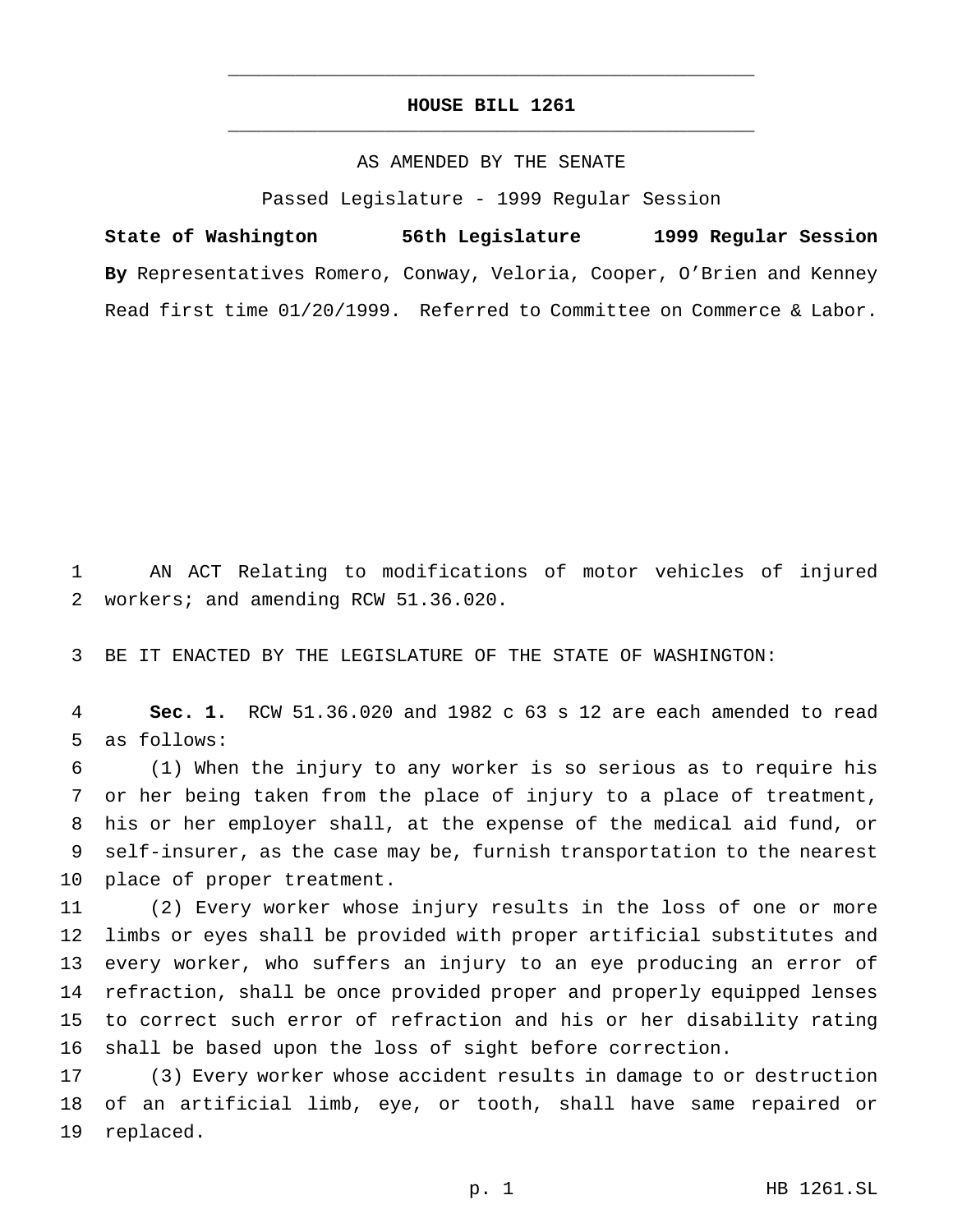(4) Every worker whose hearing aid or eyeglasses or lenses are damaged, destroyed, or lost as a result of an industrial accident shall have the same restored or replaced. The department or self-insurer shall be liable only for the cost of restoring damaged hearing aids or eyeglasses to their condition at the time of the accident.

 (5) All mechanical appliances necessary in the treatment of an injured worker, such as braces, belts, casts, and crutches, shall be provided and all mechanical appliances required as permanent equipment after treatment has been completed shall continue to be provided or replaced without regard to the date of injury or date treatment was completed, notwithstanding any other provision of law.

 (6) A worker, whose injury is of such short duration as to bring him or her within the time limit provisions of RCW 51.32.090, shall nevertheless receive during the omitted period medical, surgical, and hospital care and service and transportation under the provisions of this chapter.

 (7) Whenever in the sole discretion of the supervisor it is reasonable and necessary to provide residence modifications necessary to meet the needs and requirements of the worker who has sustained catastrophic injury, the department or self-insurer may be ordered to pay an amount not to exceed the state's average annual wage for one year as determined under RCW 50.04.355, as now existing or hereafter amended, toward the cost of such modifications or construction. Such payment shall only be made for the construction or modification of a residence in which the injured worker resides. Only one residence of any worker may be modified or constructed under this subsection, although the supervisor may order more than one payment for any one home, up to the maximum amount permitted by this section.

 $(8)(a)$  Whenever in the sole discretion of the supervisor it is reasonable and necessary to modify a motor vehicle owned by a worker who has become an amputee or becomes paralyzed because of an industrial injury, the supervisor may order up to fifty percent of the state's average annual wage for one year, as determined under RCW 50.04.355, 34 ((as now existing or hereafter amended,)) to be paid by the department or self-insurer toward the costs thereof.

 (b) In the sole discretion of the supervisor after his or her 37 review, the amount paid under this subsection may be increased by no 38 more than four thousand dollars by written order of the supervisor.